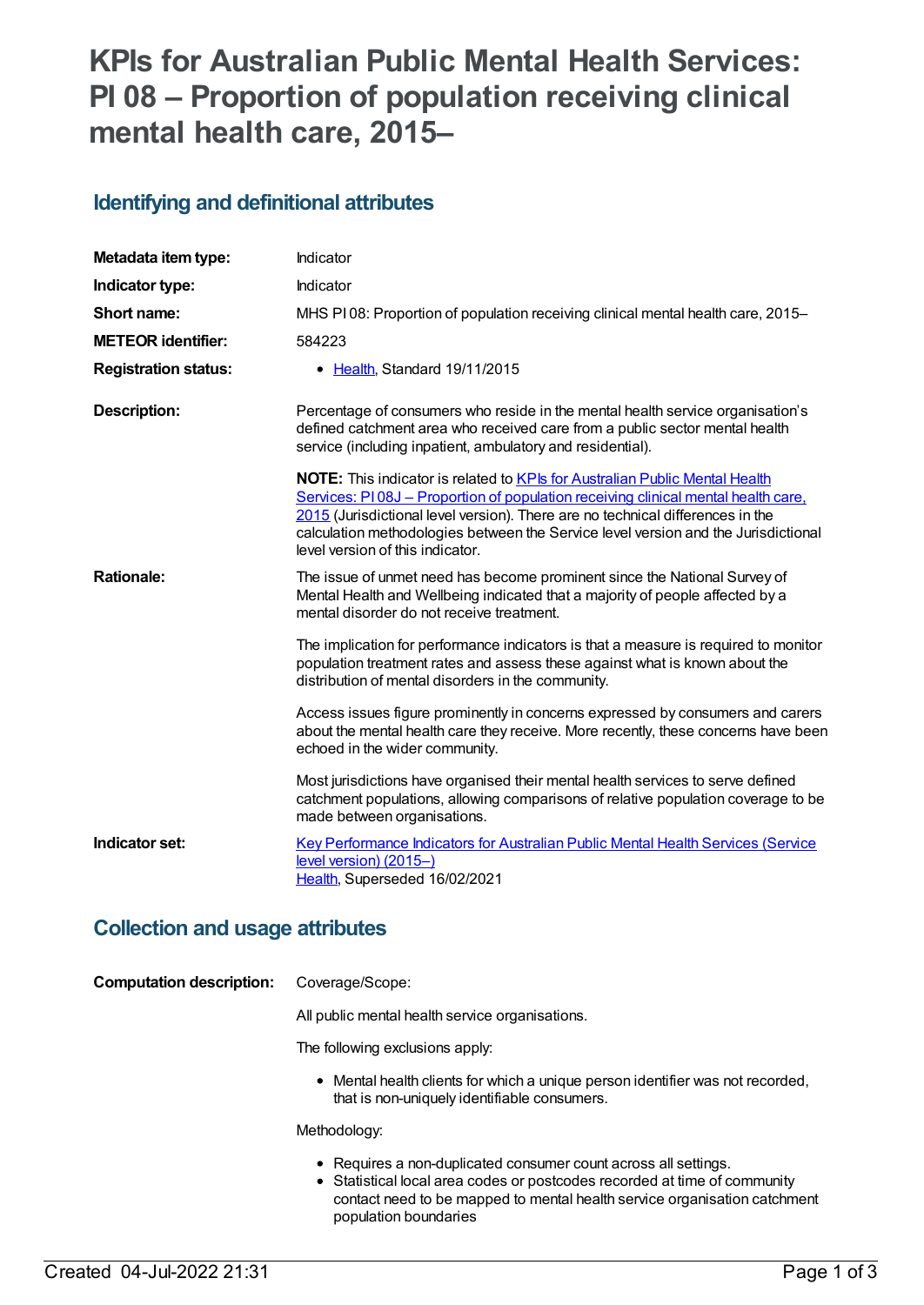| <b>Computation:</b> | (Numerator $\div$ Denominator) x 100                                                                                                                                                                      |
|---------------------|-----------------------------------------------------------------------------------------------------------------------------------------------------------------------------------------------------------|
| Numerator:          | Number of consumers who reside in the defined catchment area who received<br>services from the mental health service organisation's specialised mental health<br>services within in the reference period. |
| Denominator:        | Number of consumers who reside in the defined mental health service<br>organisation's catchment area within the reference period.                                                                         |
| Disaggregation:     | Service variables: Nil                                                                                                                                                                                    |
|                     | Consumer attributes: Age, Socio-Economic Indexes for Areas (SEIFA),<br>remoteness, Indigenous status                                                                                                      |

# **Representational attributes**

| <b>Representation class:</b>            | Percentage |
|-----------------------------------------|------------|
| Data type:                              | Real       |
| Unit of measure:                        | Person     |
| the different contractors and contracts |            |

**Indicator conceptual framework**

**Framework and dimensions: [Accessible](https://meteor.aihw.gov.au/content/584868)** 

### **Accountability attributes**

| <b>Benchmark:</b>                                  | Levels at which indicator can be useful for benchmarking:                                                                                                                                                                                                                                                                                                 |
|----------------------------------------------------|-----------------------------------------------------------------------------------------------------------------------------------------------------------------------------------------------------------------------------------------------------------------------------------------------------------------------------------------------------------|
|                                                    | • mental health service organisation<br>• regional group of services<br>• state/territory.                                                                                                                                                                                                                                                                |
| Further data development /<br>collection required: | This indicator cannot be accurately constructed using the mental health-related<br>national minimum data sets (NMDSs) because the data sets do not include unique<br>patient identifiers that allow linkage across data sets.                                                                                                                             |
|                                                    | A proxy solution is to use only the Community Mental Health Care NMDS, which is<br>estimated to include more than 90% of all persons by public mental health services.<br>The accuracy of this solution is limited by the fact that states and territories vary in<br>the extent to which unique patient identifiers are available on a state-wide basis. |
|                                                    | Accurate construction of this indicator at a national level requires separate indicator<br>data to be provided individually by states and territories.                                                                                                                                                                                                    |
|                                                    | Development of state-wide unique patient identifiers within all mental health-related<br>NMDSs is needed to improve this capacity.                                                                                                                                                                                                                        |